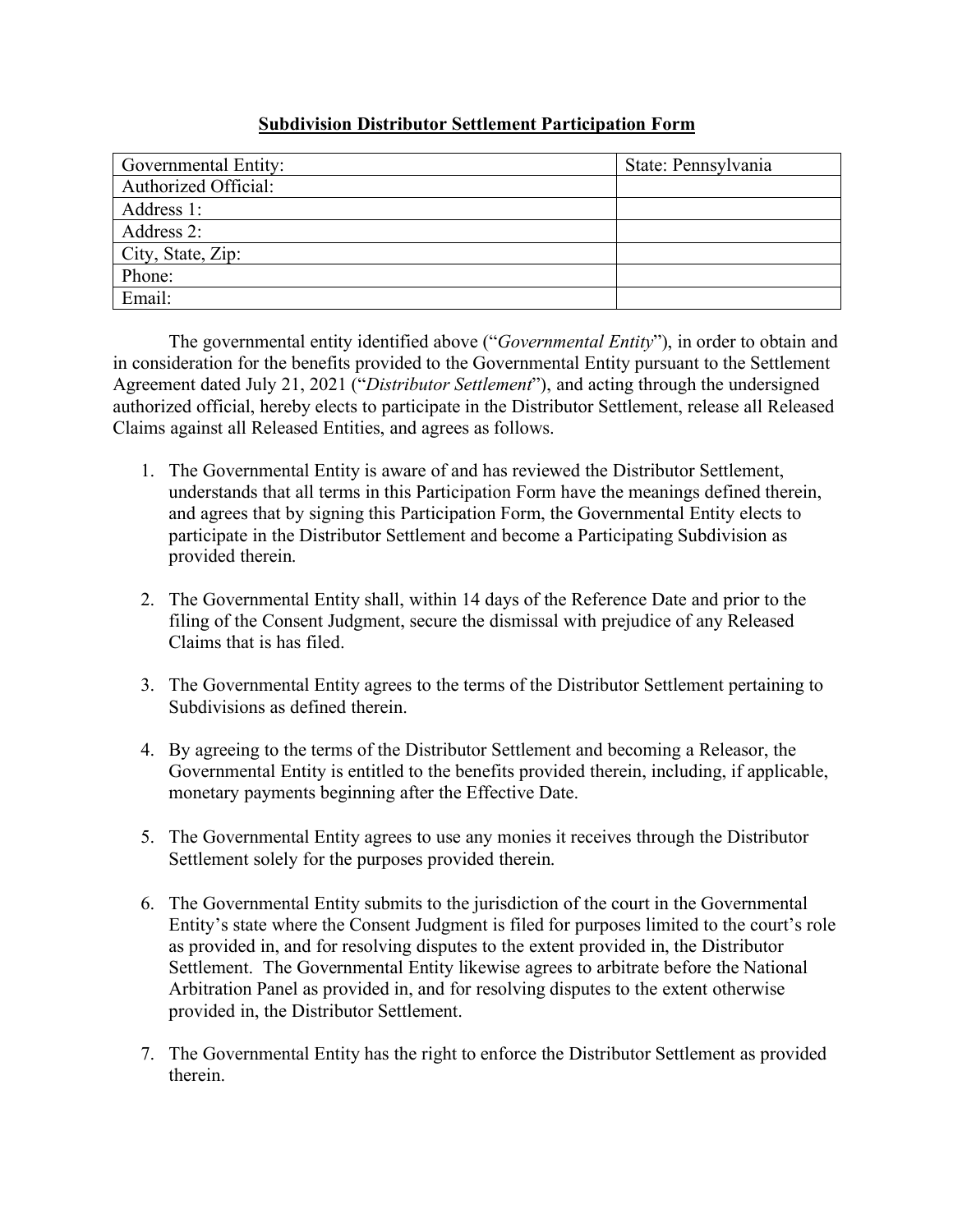- 8. The Governmental Entity, as a Participating Subdivision, hereby becomes a Releasor for all purposes in the Distributor Settlement, including, but not limited to, all provisions of Part XI, and along with all departments, agencies, divisions, boards, commissions, districts, instrumentalities of any kind and attorneys, and any person in their official capacity elected or appointed to serve any of the foregoing and any agency, person, or other entity claiming by or through any of the foregoing, and any other entity identified in the definition of Releasor, provides for a release to the fullest extent of its authority. As a Releasor, the Governmental Entity hereby absolutely, unconditionally, and irrevocably covenants not to bring, file, or claim, or to cause, assist or permit to be brought, filed, or claimed, or to otherwise seek to establish liability for any Released Claims against any Released Entity in any forum whatsoever. The releases provided for in the Distributor Settlement are intended by the Parties to be broad and shall be interpreted so as to give the Released Entities the broadest possible bar against any liability relating in any way to Released Claims and extend to the full extent of the power of the Governmental Entity to release claims. The Distributor Settlement shall be a complete bar to any Released Claim.
- 9. The Governmental Entity hereby takes on all rights and obligations of a Participating Subdivision as set forth in the Distributor Settlement.
- 10. In connection with the releases provided for in the Distributor Settlement, each Governmental Entity expressly waives, releases, and forever discharges any and all provisions, rights, and benefits conferred by any law of any state or territory of the United States or other jurisdiction, or principle of common law, which is similar, comparable, or equivalent to § 1542 of the California Civil Code, which reads:

**General Release; extent.** A general release does not extend to claims that the creditor or releasing party does not know or suspect to exist in his or her favor at the time of executing the release, and that if known by him or her would have materially affected his or her settlement with the debtor or released party.

A Releasor may hereafter discover facts other than or different from those which it knows, believes, or assumes to be true with respect to the Released Claims, but each Governmental Entity hereby expressly waives and fully, finally, and forever settles, releases and discharges, upon the Effective Date, any and all Released Claims that may exist as of such date but which Releasors do not know or suspect to exist, whether through ignorance, oversight, error, negligence or through no fault whatsoever, and which, if known, would materially affect the Governmental Entities' decision to participate in the Distributor Settlement.

11. Nothing herein is intended to modify in any way the terms of the Distributor Settlement, to which Governmental Entity hereby agrees. To the extent this Participation Form is interpreted differently from the Distributor Settlement in any respect, the Distributor Settlement controls.